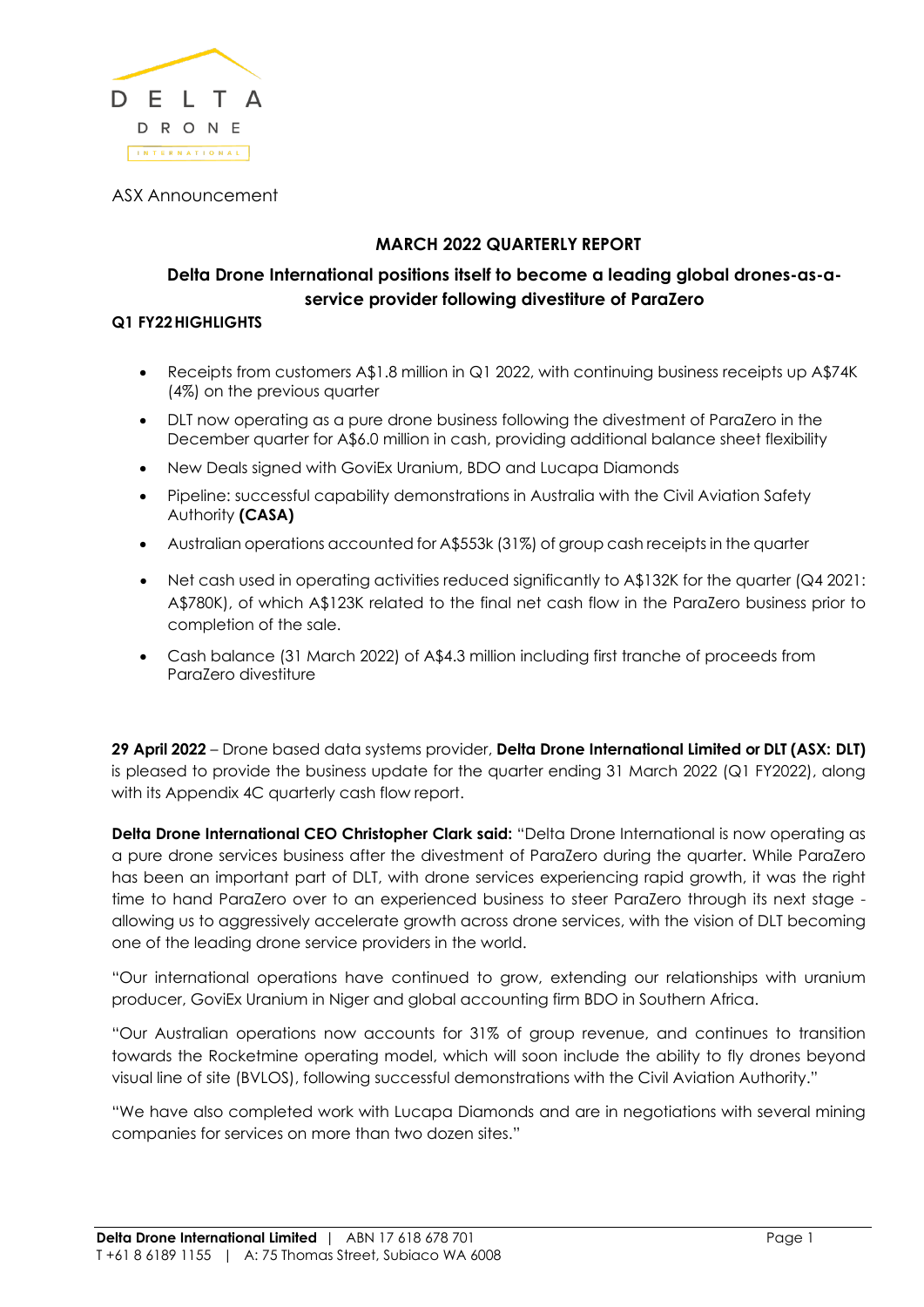#### **COMMERCIAL UPDATE**

#### **Divestment of ParaZero for A\$6 million in cash**

On 28 January 2022 Delta Drone International entered into a binding agreement with a consortium of investors led by NASDAQ-listed Medigus Ltd and facilitated by Israeli venture capital firm L.I.A Pure Capital Ltd to sell our subsidiary ParaZero Technologies Ltd which operates the Company's drone safety business, for a total consideration of A\$6.0 million in cash.

As announced on 24 February 2002, the transaction was completed and net funds were received amounting to A\$4.55m. The corrected cash received was A\$4.23, being \$4.55m, less \$0.1m held in escrow to June 2022 and \$0.25m held in escrow to meet potential Israeli withholding tax obligations In addition, A\$0.9m is held in escrow for 12 months following completion and A\$0.5 in net debt and working capital liabilities assumed by the buyers.

This allows DLT to now focus on becoming one of the leading drone service providers globally through a strengthened balance sheet. Funds from the sale will allow the company to grow more aggressively as it carefully invests in building the team, particularly in sales, marketing and service areas. Any opportunity to make similar investments like the recent Arvista acquisition will also be considered.

Key contracts during the period included (individually non-material):

#### **Contract Extensions**

During the quarter, DLT was recontracted by global accounting firm, BDO for an audit project to accurately tally a large number of livestock.

By using remote data capture through highly scalable drone technology and artificial intelligence (AI), Delta Drone International was able to count more than 25,000 sheep in 2.5 hours with 99.9% accuracy - a task that historically would require a team of auditors days to complete with greatly reduced accuracy.

DLT was also recontracted by a confidential multi-national mining organisation to provide an extended range of unmanned aerial vehicle (UAV) surveillance services at it mine sites in Africa.

#### **Lucapa Diamonds**

DLT is providing Aerial topographic surveying and modelling for Lucapa Diamond's high-value producing mine, the Merlin Diamond Project, 800km south-east of Darwin in the Northern Territory. This will provide Lucapa with up-to-date, high-resolution data of the historic open pit mines in the region, to assist with geological and geotechnical interpretations. DLT will also provide detailed topographic data that will be used for upgrade of the mine access road and other mine site infrastructure design.

#### **Thompson Reuters**

DLT's drone training and RPAS consulting entity, Drone Safety & Legal, was commissioned by multinational media conglomerate Thompson Reuters to provide specialist drone advisory services.

#### **Bibiani Mine**

DLT's Rocketmine was awarded the work to provide Lidar and Photogrammetry drone survey services using its long-range V-TOL Fixed Wing drone platform for Asante Gold Corporation's, Bibiani Gold Mine in Ghana, West Africa.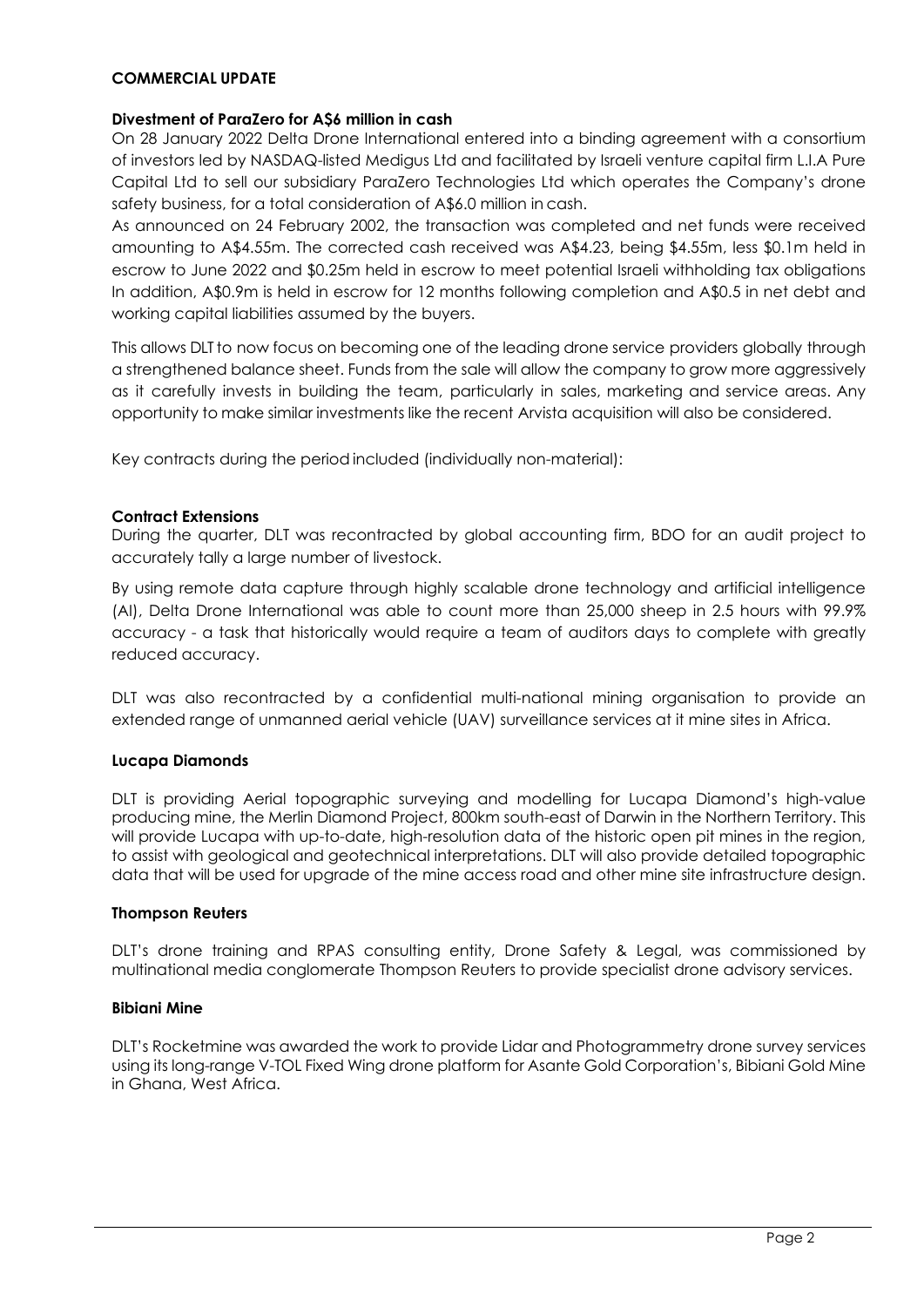#### **Newmont Akyem and Ahafo**

DLT's Rocketmine was awarded additional scope of service for current customer Newmont, based in Ghana. The project entails deploying Rocketmine's High Wall and Pit Mapping services at the Newmont Akyem mine.

Rocketmine was also given an additional vote of confidence when Newmont's Ahafo mine in Ghana also awarded an additional project for High Wall Mapping.

# **SkyGeo**

Multinational Engineering consulting house SkyGeo identified Rocketmine as the partner for drone data services in South Africa. The project included data acquisition for an 800Ha area included pits and a tailings storage facility of SkyGeo's client in the Northern Cape, South Africa.

# **OPERATIONAL UPDATE**

# **CASA BVLOS Demonstration**

During the quarter, DLT demonstrated its capability to fly drones beyond visual line of sight (BVLOS) to Civil Aviation Authority **(CASA)** with all Arvista pilots (DLT's recently acquired Australian based drone business) successfully passing the CASA Instrument rating exam (IREX). IREX is a CASA mandated requirement for crewed aviators which authorised them to fly in non-visual metrological conditions, under the instrument flight rules. IFR flying is what the typical commercial company will operate by and is seen as the professional standard for flight around the world. To gain a pass in IREX requires the pilot to have a high degree of aviation air law knowledge as well as the ability to fly in complex airspace where mistakes are not an option during critical stages of flight. The new accreditation expands DLT's capabilities to perform BVLOS for its customers.

# **Hardi Australia**

Delta Drone International has completed a proof-of-concept (POC) with one of the world's leading spraying companies, Hardi Australia, who look to revolutionise precision agriculture with their GeoSelect precision spraying technology. Trials demonstrated that with Delta Drone International's drone data outputs which enabled Hardi's precision sprayers, to reduce input costs on farms.

# **Arvista update (acquired September 2021)**

Since integrating Arvista into the Delta Drone International Group in September 2021, the Company has made headways in the Australian market with a blue-chip customer base and a solid pipeline of new business. This quarter, Arvista made up 31% of Delta Drone International's cash receipts and has a healthy outlook to continue growing, with new contracts expected and synergies with the broader DLT Group to come into effect.

# **OUTLOOK**

With a refined focus, DLT will start to see the advantages of the Company's broad suite of drone 3000 services come to the fore in several markets. Increasingly customers are seeing the operational efficiencies they can gain by outsourcing complete drone services to experts such as Delta Drone International. The Company will look to share complementary expertise across business units asits scale up Australian operations.

# **FINANCIAL OVERVIEW**

Receipts from customers for the March ending quarter, Q1 FY2022, totalled A\$1.800 million, a decrease of A\$211K (10%) on the previous quarter (Q4 FY2021) - primarily as a result of the sale of the ParaZero business (A\$285k decrease).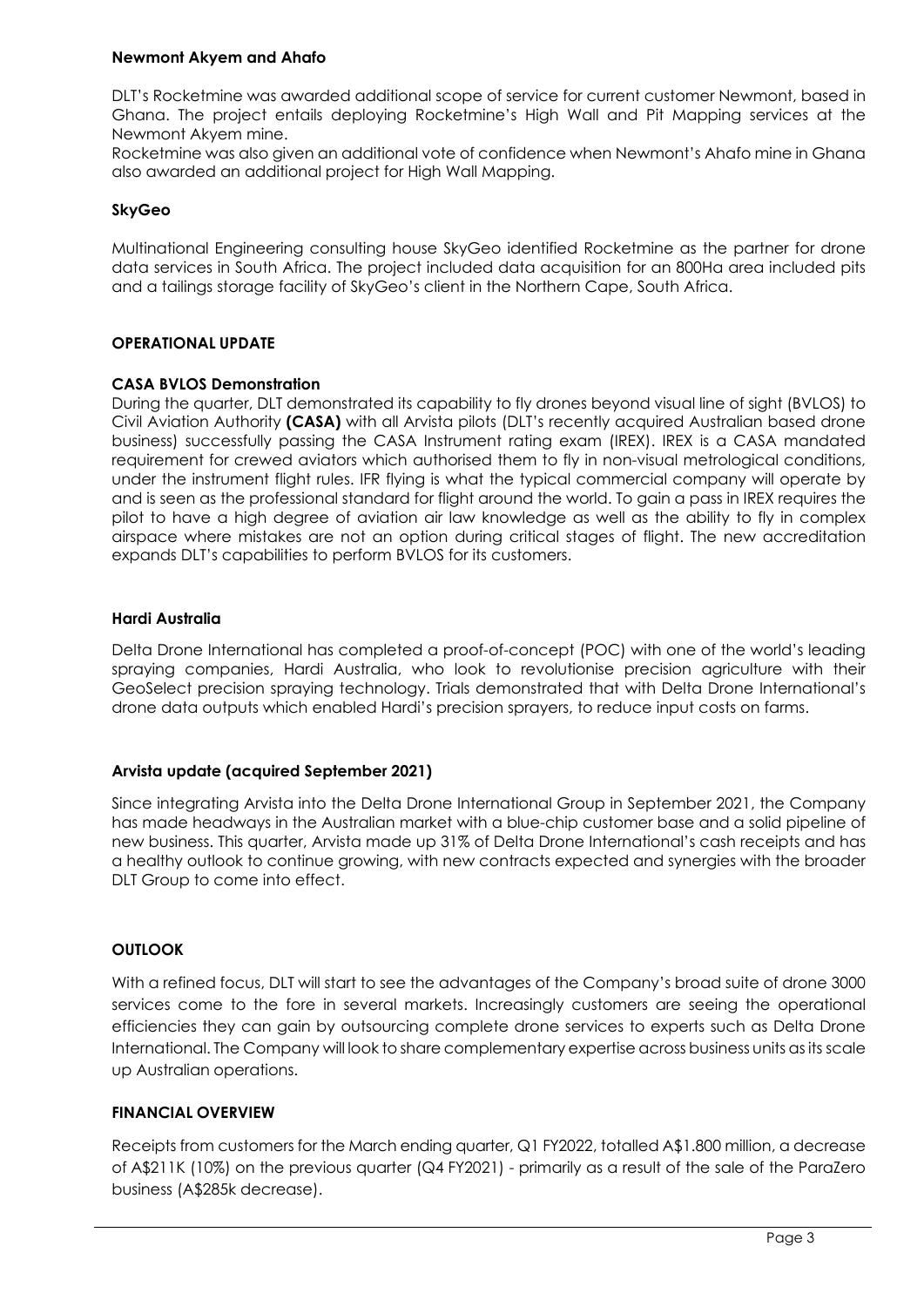Receipts from customers, excluding the divested ParaZero business totalled A\$1.775 million in the quarter, an increase of A\$74K (4%) on the previous quarter (Q4 FY2021).

Cash outflows from operating payments during the quarter totalled A\$1.973 million, a decrease of A\$837K on the previous quarter - again primarily as a result of the sale of the ParaZero business (A\$595k) combined with lower administrative cost outflows in our African business (A\$216k).

Major cash outflows from operating payments comprised:

- A\$147K final month ParaZero staff, operating and manufacturing costs
- A\$331K on continuing business operating costs
- A\$870K on continuing business staff costs
- A\$523K on continuing business administration and corporate costs.

Net cash used in operating activities was A\$132K for the quarter, of which A\$123K related to the final net cash flow in the ParaZero business prior to completion of the sale.

Net proceeds from the first tranche payment for the disposal of the ParaZero business totalled \$4.057 million, being receipts of \$4.234 million from the purchaser, transaction costs of A\$155K and change in the deconsolidated ParaZero cash of A\$22K.

Short-term loan financing provided by Delta Drone SA (France) during quarter 4 2021 of A\$350K was repaid in the quarter.

Pursuant to ASX Listing Rule 4.7C.2, the Company provides the below table as a comparison of actual expenditure against the "use of funds" table as disclosed in the Prospectus dated 10 November 2020 ("Prospectus") (ASX announcement of 10 November 2020):

| <b>Use of Funds Under Prospectus</b>                            | <b>Budgeted Expenditure</b><br>Amount (\$M) | <b>Actual Expenditure</b><br>Amount (\$M) |
|-----------------------------------------------------------------|---------------------------------------------|-------------------------------------------|
| Costs to establish an Australian Head Office                    | (0.57)                                      | (0.35)                                    |
| <b>Expenditure on Australian Sales and Marketing Activities</b> | (0.86)                                      | (0.56)                                    |
| Costs associated with Expansion of South African operations     | (0.41)                                      | (1.85)                                    |
| <b>R&amp;D Expenses</b>                                         | (1.81)                                      | (2.01)                                    |
| Working capital                                                 | (0.60)                                      | (4.21)                                    |
| <b>Transaction Fees and Expenses</b>                            | (0.75)                                      | (0.79)                                    |
| <b>TOTAL</b>                                                    | (5.00)                                      | (9.77)                                    |
| <b>Less:</b> Working capital for Arvista (newly acquired) $1$   | (0.68)                                      |                                           |
| Add: Opening cash prior to IPO                                  | 0.22                                        |                                           |
| Add: Proceeds from IPO                                          | 5.00                                        |                                           |
| <b>Add: Receipts from Customers</b>                             | 7.82                                        |                                           |
| Add: Cash received from divestiture of ParaZero                 | 4.06                                        |                                           |
| Less: Product Manufacturing and Direct Operating Costs          | (2.32)                                      |                                           |
| Remaining cash at 31 March 2022 as disclosed in Appendix 4C     | 4.33                                        |                                           |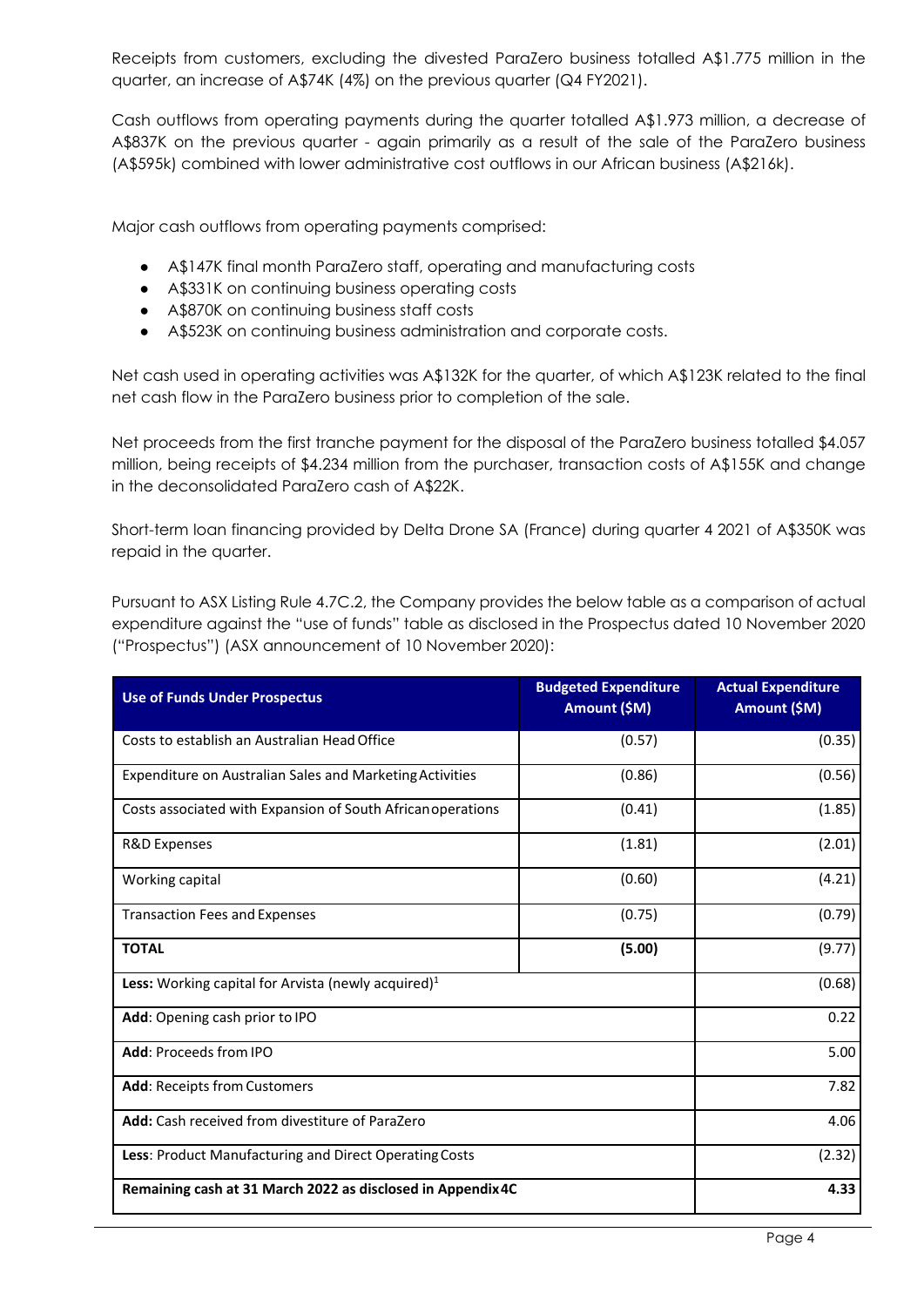Explanation of material variances in the use of funds:

1. Includes costs associated with newly acquired Arvista Pty Ltd. These costs were not budgeted when the Prospectus was announced.

As per item 6 of the attached Appendix 4C cash flow report for the quarter, payments to related parties and their associates of A\$137K comprised of A\$117k in director fees, social and superannuation benefits paid to executive and non-executive directors along with A\$20k paid in employment fees for the quarter to a related party of Chris Clark.

*This announcement has been authorised for release by the Board of Delta Drone International Limited.*

**-ENDS-**

#### **For more information, please contact:**

| Corporate                            | <b>Investors and Media</b>              |
|--------------------------------------|-----------------------------------------|
| Chris Clark, Chief Executive Officer | Glen Zurcher, Managing Director @ Viria |
| E: contact@dlti.com                  | P: +61 (0)420 249 299                   |
| Stephen Buckley, Company Secretary   | E: glen@viriair.com.au                  |
| P: +61 (0)8 6189 1155                |                                         |

# **About Delta Drone International**

Delta Drone International is a ASX listed (ASX: DLT) multi-national drone-based data service and technology solutions provider for the mining, agricultural and engineering industries. It provides aerial surveying and mapping, security and surveillance, and blast monitoring and fragment analysis through a fully-outsourced service with AI and fast data turnaround that allows enterprise customers to focus on operations on the ground while Delta Drone International takes care of everything in the air.

[www.dlti.com.au](http://www.dlti.com.au/)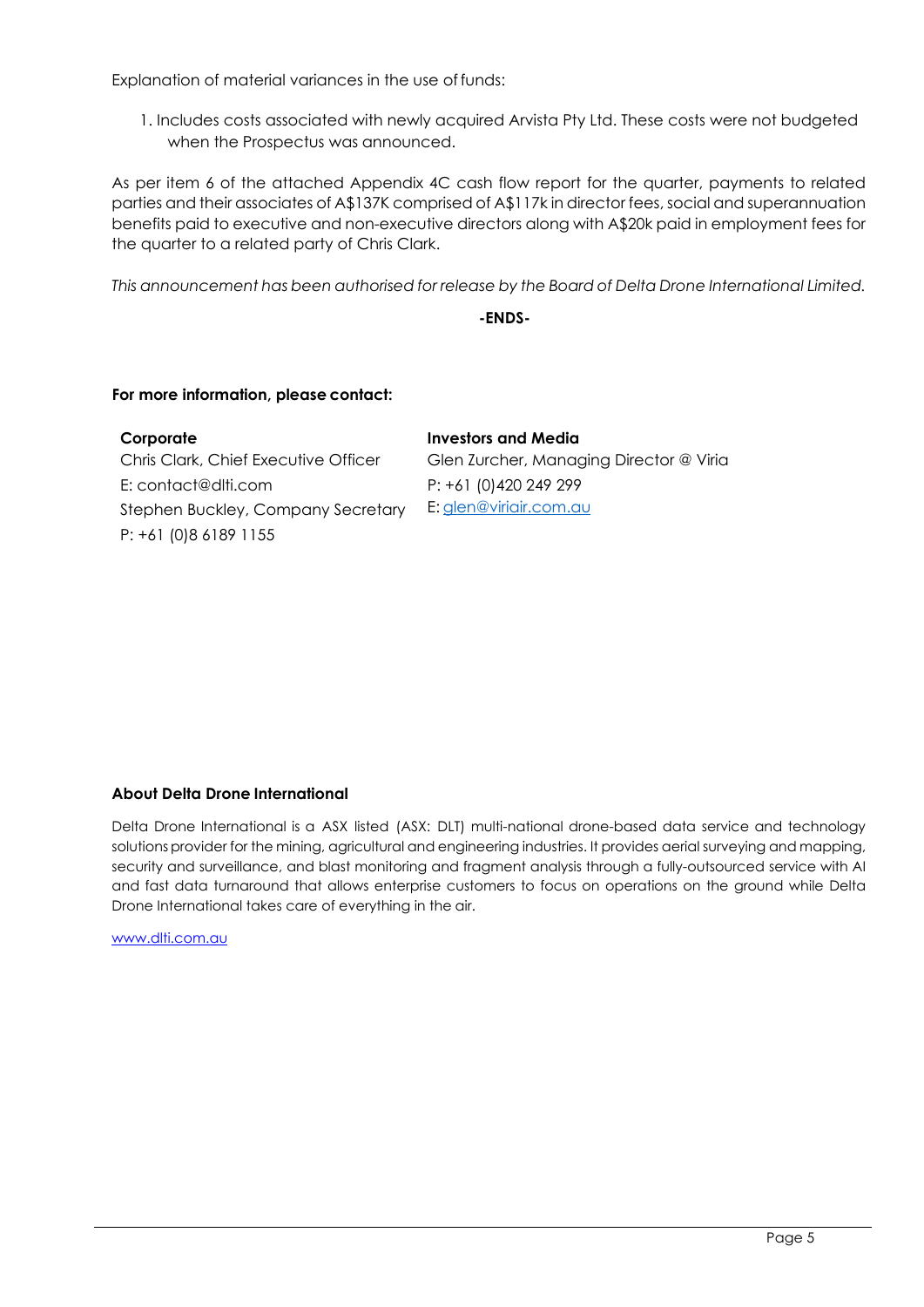# **Appendix 4C**

# **Quarterly cash flow report for entities subject to Listing Rule 4.7B**

#### **Name of entity**

# DELTA DRONE INTERNATIONAL LIMITED

17 618 678 701 31 March 2022

**ABN Quarter ended ("current quarter")**

| <b>Consolidated statement of cash flows</b> |                                                     | <b>Current quarter</b><br>\$A'000 | <b>Year to date</b><br>(3 months)<br>\$A'000 |
|---------------------------------------------|-----------------------------------------------------|-----------------------------------|----------------------------------------------|
| 1.                                          | Cash flows from operating activities                |                                   |                                              |
| 1.1                                         | Receipts from customers                             | 1,800                             | 1,800                                        |
| 1.2                                         | Payments for                                        |                                   |                                              |
|                                             | (a) research and development                        |                                   |                                              |
|                                             | product manufacturing and operating<br>(b)<br>costs | (358)                             | (358)                                        |
|                                             | advertising and marketing<br>(c)                    | (50)                              | (50)                                         |
|                                             | leased assets<br>(d)                                | (52)                              | (52)                                         |
|                                             | staff costs<br>(e)                                  | (976)                             | (976)                                        |
|                                             | (f)<br>administration and corporate costs           | (537)                             | (537)                                        |
| 1.3                                         | Dividends received (see note 3)                     |                                   |                                              |
| 1.4                                         | Interest received                                   | 3                                 | 3                                            |
| 1.5                                         | Interest and other costs of finance paid            | (1)                               | (1)                                          |
| 1.6                                         | Income taxes (paid)/received                        | 32                                | 32                                           |
| 1.7                                         | Government grants and tax incentives                |                                   |                                              |
| 1.8                                         | Other (provide details if material)                 | 7                                 |                                              |
| 1.9                                         | Net cash from / (used in) operating<br>activities   | (132)                             | (132)                                        |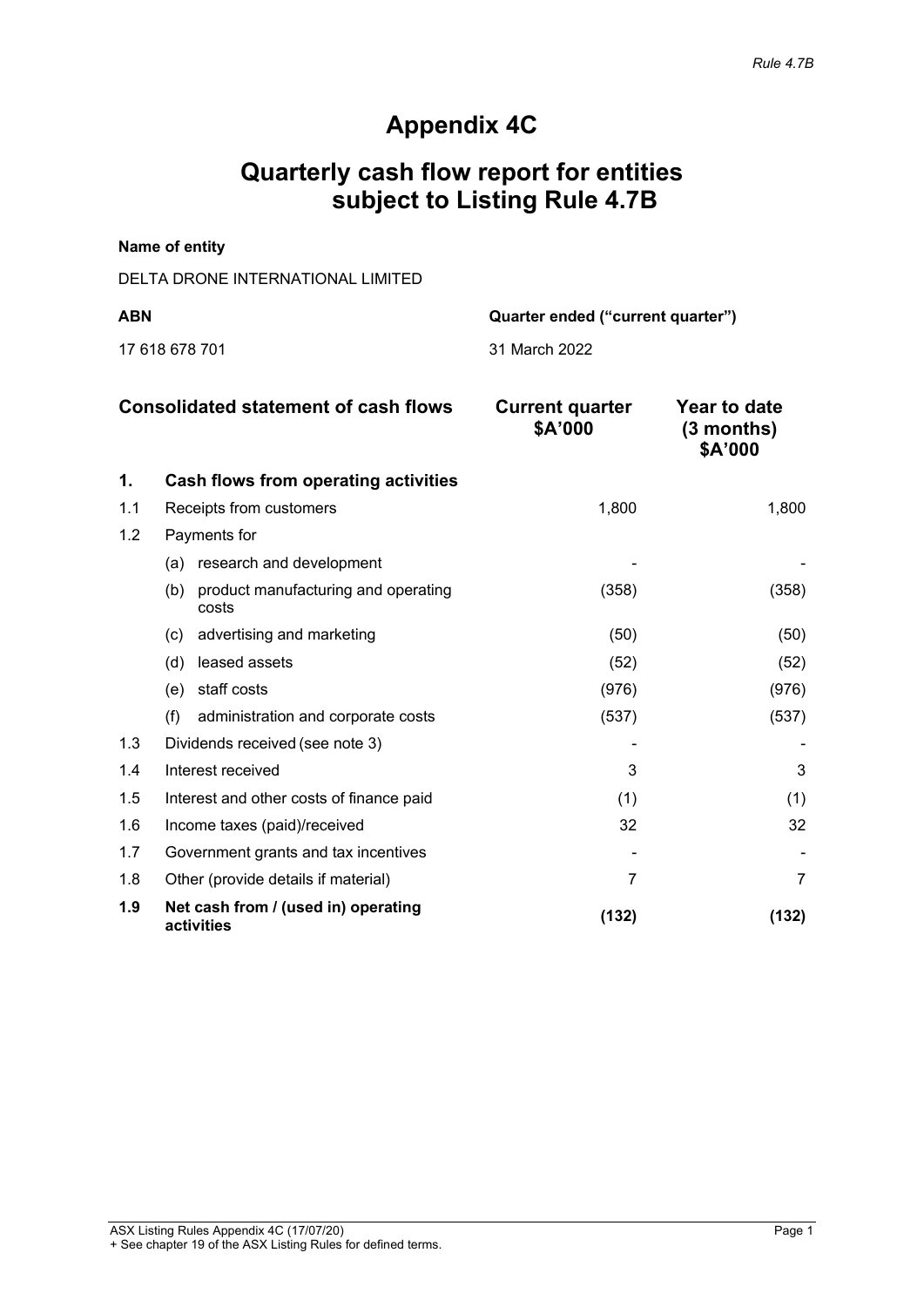| 2.  | Cash flows from investing activities              |       |       |
|-----|---------------------------------------------------|-------|-------|
| 2.1 | Payments to acquire or for:                       |       |       |
|     | entities<br>(a)                                   |       |       |
|     | (b)<br>businesses                                 |       |       |
|     | property, plant and equipment<br>(c)              | (160) | (160) |
|     | (d)<br>investments                                |       |       |
|     | intellectual property<br>(e)                      |       |       |
|     | (f)<br>other non-current assets                   |       |       |
| 2.2 | Proceeds from disposal of:                        |       |       |
|     | entities<br>(a)                                   |       |       |
|     | (b)<br>businesses                                 | 4,057 | 4,057 |
|     | property, plant and equipment<br>(c)              |       |       |
|     | (d)<br>investments                                |       |       |
|     | intellectual property<br>(e)                      |       |       |
|     | (f)<br>other non-current assets                   |       |       |
| 2.3 | Cash flows from loans to other entities           |       |       |
| 2.4 | Dividends received (see note 3)                   |       |       |
| 2.5 | Other (equipment deposits)                        | (4)   | (4)   |
| 2.6 | Net cash from / (used in) investing<br>activities | 3,893 | 3,893 |

| 3.   | Cash flows from financing activities                                                          |       |       |
|------|-----------------------------------------------------------------------------------------------|-------|-------|
| 3.1  | Proceeds from issues of equity securities<br>(excluding convertible debt securities)          |       |       |
| 3.2  | Proceeds from issue of convertible debt<br>securities                                         |       |       |
| 3.3  | Proceeds from exercise of options                                                             |       |       |
| 3.4  | Transaction costs related to issues of<br>equity securities or convertible debt<br>securities |       |       |
| 3.5  | Proceeds from borrowings                                                                      |       |       |
| 3.6  | Repayment of borrowings                                                                       | (356) | (356) |
| 3.7  | Transaction costs related to loans and<br>borrowings                                          |       |       |
| 3.8  | Dividends paid                                                                                |       |       |
| 3.9  | Other (provide details if material)                                                           |       |       |
| 3.10 | Net cash from / (used in) financing<br>activities                                             | (356) | (356) |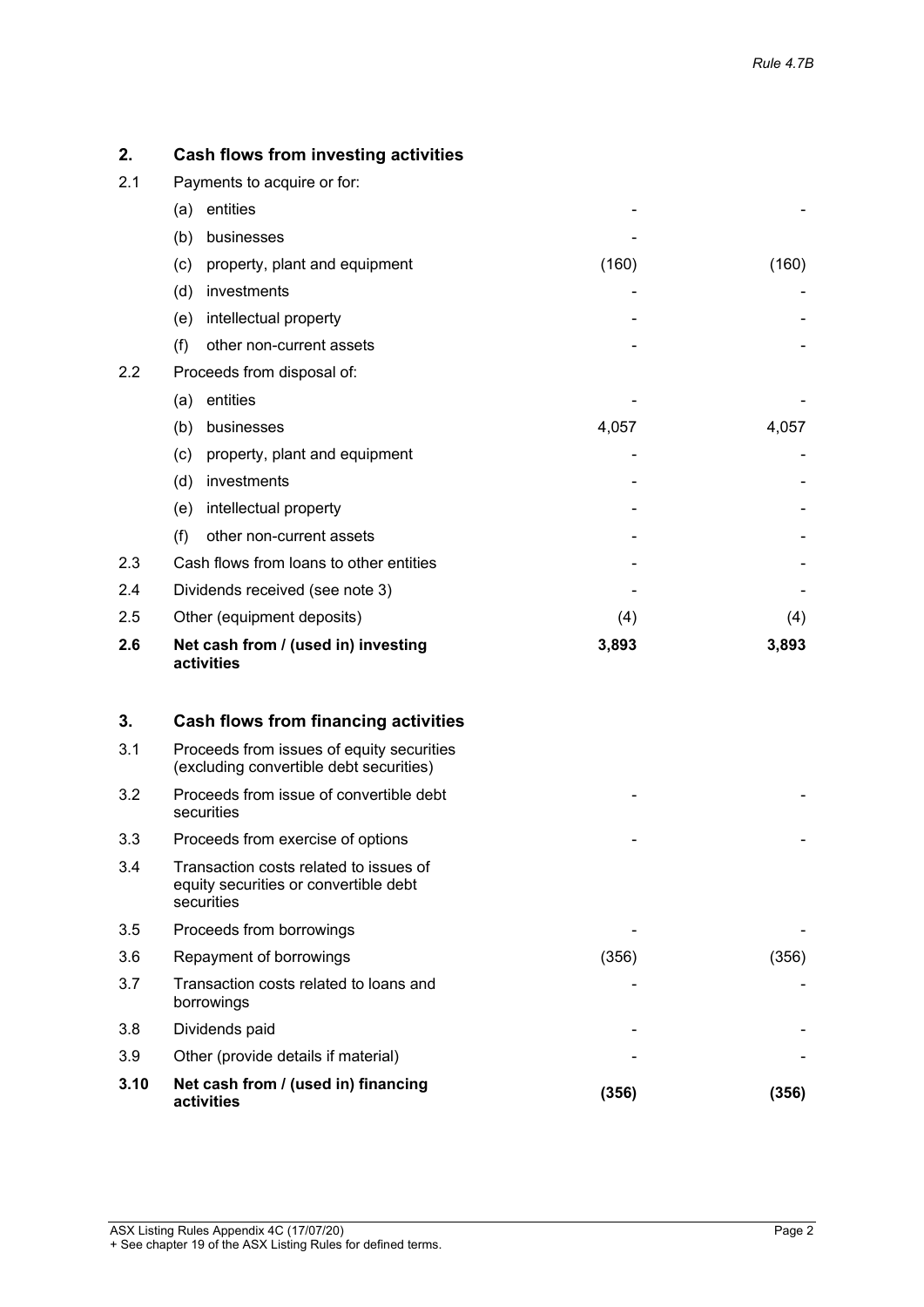| 4.  | Net increase / (decrease) in cash and<br>cash equivalents for the period |       |       |
|-----|--------------------------------------------------------------------------|-------|-------|
| 4.1 | Cash and cash equivalents at beginning of<br>period                      | 955   | 955   |
| 4.2 | Net cash from / (used in) operating<br>activities (item 1.9 above)       | (132) | (132) |
| 4.3 | Net cash from / (used in) investing activities<br>item 2.6 above)        | 3,893 | 3,893 |
| 4.4 | Net cash from / (used in) financing activities<br>(item 3.10 above)      | (356) | (356) |
| 4.5 | Effect of movement in exchange rates on<br>cash held                     | (30)  | (30)  |
| 4.6 | Cash and cash equivalents at end of<br>period                            | 4.330 | 4.330 |

| 5.  | Reconciliation of cash and cash<br>equivalents<br>at the end of the quarter (as shown in the<br>consolidated statement of cash flows) to the<br>related items in the accounts | <b>Current quarter</b><br>\$A'000 | <b>Previous quarter</b><br>\$A'000 |
|-----|-------------------------------------------------------------------------------------------------------------------------------------------------------------------------------|-----------------------------------|------------------------------------|
| 51  | <b>Bank balances</b>                                                                                                                                                          | 4.239                             | 939                                |
| 5.2 | Call deposits                                                                                                                                                                 | 106                               | 16                                 |
| 5.3 | <b>Bank overdrafts</b>                                                                                                                                                        | (15)                              |                                    |
| 5.4 | Other (provide details)                                                                                                                                                       |                                   |                                    |
| 5.5 | Cash and cash equivalents at end of<br>quarter (should equal item 4.6 above)                                                                                                  | 4.330                             | 955                                |

|                                                                                                                                                             | Payments to related parties of the entity and their<br>associates                          | <b>Current quarter</b><br><b>\$A'000</b> |
|-------------------------------------------------------------------------------------------------------------------------------------------------------------|--------------------------------------------------------------------------------------------|------------------------------------------|
| 6.1                                                                                                                                                         | Aggregate amount of payments to related parties and their<br>associates included in item 1 |                                          |
| 62                                                                                                                                                          | Aggregate amount of payments to related parties and their<br>associates included in item 2 |                                          |
| Note: if any amounts are shown in items 6.1 or 6.2, your quarterly activity report must include a description of, and an<br>explanation for, such payments. |                                                                                            |                                          |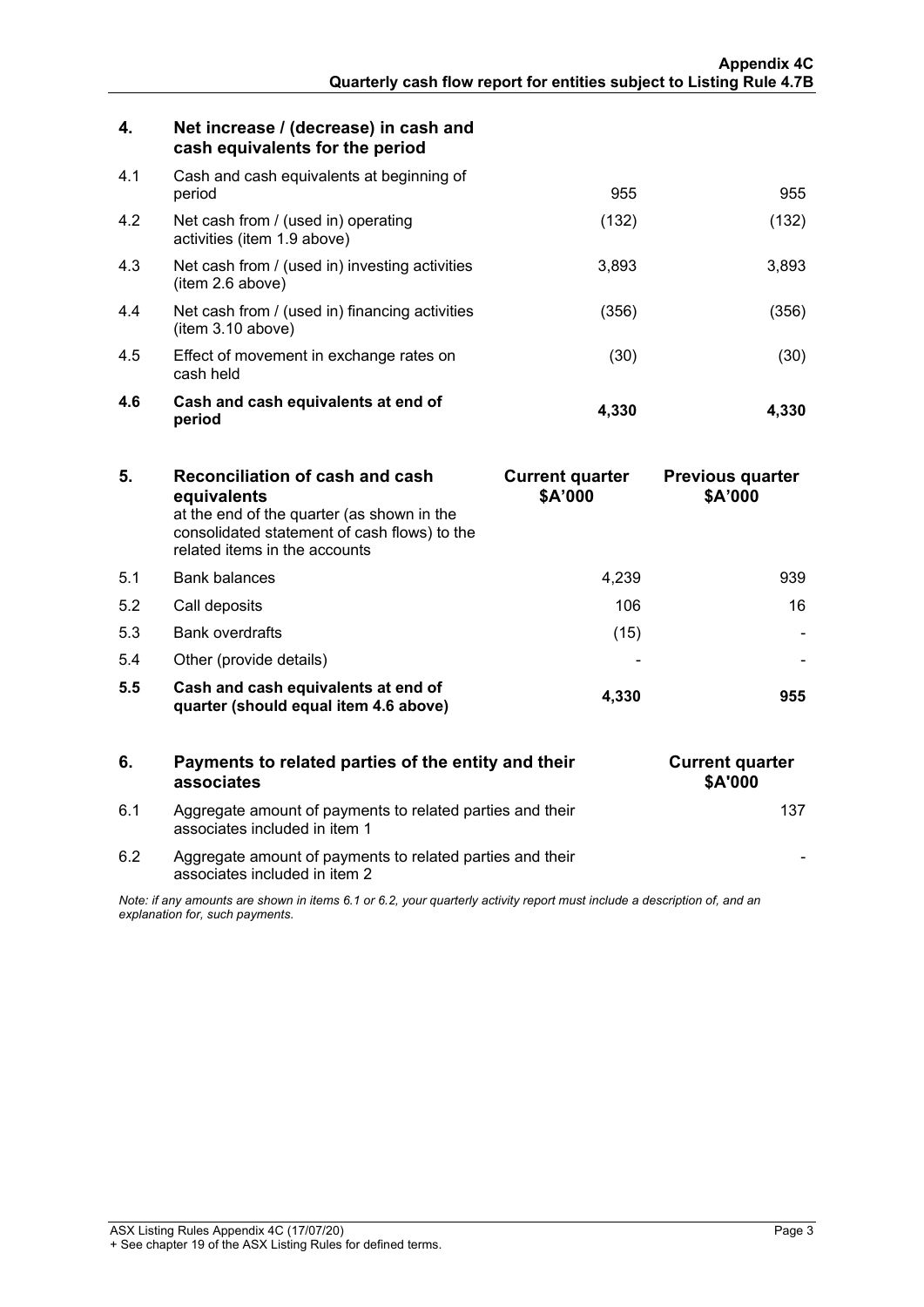| 7.                                                                                                                                                                                                                                                                | <b>Financing facilities</b><br>Note: the term "facility' includes all forms of financing<br>arrangements available to the entity.<br>Add notes as necessary for an understanding of the<br>sources of finance available to the entity.                                                                                                               | <b>Total facility</b><br>amount at quarter<br>end<br>\$A'000 | Amount drawn at<br>quarter end<br>\$A'000 |
|-------------------------------------------------------------------------------------------------------------------------------------------------------------------------------------------------------------------------------------------------------------------|------------------------------------------------------------------------------------------------------------------------------------------------------------------------------------------------------------------------------------------------------------------------------------------------------------------------------------------------------|--------------------------------------------------------------|-------------------------------------------|
| 7.1                                                                                                                                                                                                                                                               | Loan facilities                                                                                                                                                                                                                                                                                                                                      | 2,540                                                        | 40                                        |
| 7.2                                                                                                                                                                                                                                                               | Credit standby arrangements                                                                                                                                                                                                                                                                                                                          | 114                                                          | 18                                        |
| 7.3                                                                                                                                                                                                                                                               | Other (short term bridge financing)                                                                                                                                                                                                                                                                                                                  |                                                              |                                           |
| 7.4                                                                                                                                                                                                                                                               | <b>Total financing facilities</b>                                                                                                                                                                                                                                                                                                                    | 2,654                                                        | 58                                        |
| 7.5                                                                                                                                                                                                                                                               | Unused financing facilities available at quarter end<br>2,596                                                                                                                                                                                                                                                                                        |                                                              |                                           |
| 7.6                                                                                                                                                                                                                                                               | Include in the box below a description of each facility above, including the lender, interest<br>rate, maturity date and whether it is secured or unsecured. If any additional financing<br>facilities have been entered into or are proposed to be entered into after quarter end,<br>include a note providing details of those facilities as well. |                                                              |                                           |
| 7.1: Unsecured loan facility of \$2,500K from Delta Drone SA (France) bearing interest of 2.5% per<br>annum on all drawn amounts. As at 31 March 2022, none of this was drawn down. Unsecured and<br>interest free shareholder loan of \$40K from Entech Pty Ltd. |                                                                                                                                                                                                                                                                                                                                                      |                                                              |                                           |
|                                                                                                                                                                                                                                                                   | 7.2: Unsecured credit card (A\$2K) bearing interest 17.25%, unsecured loan from Nedbank (A\$6K)<br>bearing interest 7%, unsecured loan from Sasfin bank (A\$86K) bearing interest 15.75% and unsecured<br>credit card (A\$20k) bearing interest of 20.74%.                                                                                           |                                                              |                                           |

| 8.  |                                                                                                                                                                                                                                 | Estimated cash available for future operating activities      | \$A'000 |
|-----|---------------------------------------------------------------------------------------------------------------------------------------------------------------------------------------------------------------------------------|---------------------------------------------------------------|---------|
| 8.1 | Net cash from / (used in) operating activities (item 1.9)                                                                                                                                                                       |                                                               | (132)   |
| 8.2 | Cash and cash equivalents at quarter end (item 4.6)                                                                                                                                                                             |                                                               | 4,330   |
| 8.3 |                                                                                                                                                                                                                                 | Unused finance facilities available at quarter end (item 7.5) | 2,596   |
| 8.4 |                                                                                                                                                                                                                                 | Total available funding (item $8.2 +$ item $8.3$ )            | 6,926   |
| 8.5 | Estimated quarters of funding available (item 8.4 divided by<br>item 8.1)                                                                                                                                                       |                                                               | 52      |
|     | Note: if the entity has reported positive net operating cash flows in item 1.9, answer item 8.5 as "N/A". Otherwise, a<br>figure for the estimated quarters of funding available must be included in item 8.5.                  |                                                               |         |
| 8.6 | If item 8.5 is less than 2 quarters, please provide answers to the following questions:                                                                                                                                         |                                                               |         |
|     | 8.6.1<br>Does the entity expect that it will continue to have the current level of net operating<br>cash flows for the time being and, if not, why not?                                                                         |                                                               |         |
|     | N/A                                                                                                                                                                                                                             |                                                               |         |
|     | 8.6.2<br>Has the entity taken any steps, or does it propose to take any steps, to raise further<br>cash to fund its operations and, if so, what are those steps and how likely does it<br>believe that they will be successful? |                                                               |         |
|     | N/A<br>Does the entity expect to be able to continue its operations and to meet its business<br>8.6.3<br>objectives and, if so, on what basis?                                                                                  |                                                               |         |
|     |                                                                                                                                                                                                                                 |                                                               |         |

N/A

*Note: where item 8.5 is less than 2 quarters, all of questions 8.6.1, 8.6.2 and 8.6.3 above must be answered.*